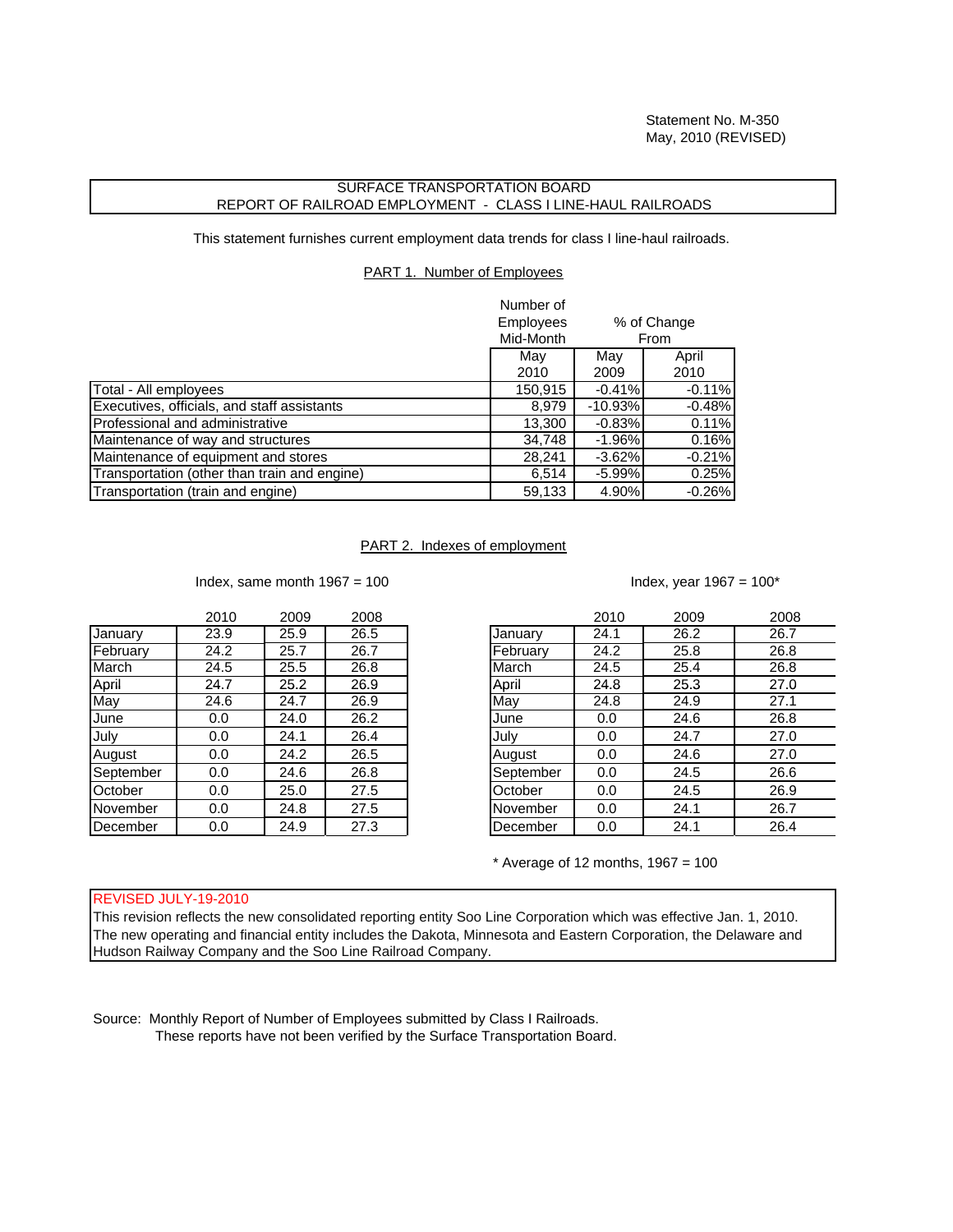| <b>CARRIER</b><br>May, 2010 (REVISED)         |                            | L100                  | L200                  | L 300                   | L400                  | L500                  | L600                      | <b>TOTAL</b>              |
|-----------------------------------------------|----------------------------|-----------------------|-----------------------|-------------------------|-----------------------|-----------------------|---------------------------|---------------------------|
| <b>BNSF</b><br><b>CSX</b><br>CN/GTW           | 130500<br>121500<br>114900 | 1,742<br>1,164<br>360 | 3,692<br>2,644<br>485 | 8,693<br>6,072<br>1,891 | 6,910<br>5,059<br>812 | 1,417<br>1,702<br>381 | 14,702<br>10,660<br>1,998 | 37,156<br>27,301<br>5,927 |
| (Includes all CN US Operations)<br><b>KCS</b> | 134500                     | 284                   | 349                   | 454                     | 364                   | 82                    | 1,166                     | 2,699                     |
| <b>NS</b>                                     | 117100                     | 1,826                 | 2,621                 | 5,999                   | 5,333                 | 1,381                 | 10,604                    | 27,764                    |
| SOO                                           | 137700                     | 222                   | 423                   | 1,117                   | 529                   | 174                   | 1,395                     | 3,860                     |
| UP                                            | 139400                     | 3,381                 | 3,086                 | 10,522                  | 9,234                 | 1,377                 | 18,608                    | 46,208                    |
| <b>TOTAL</b>                                  |                            | 8,979                 | 13,300                | 34,748                  | 28,241                | 6,514                 | 59,133                    | 150,915                   |
| <b>NRPC</b>                                   | 103000                     | 1,422                 | 4,809                 | 2,923                   | 4,912                 | 2,887                 | 3,349                     | 20,302                    |
|                                               |                            |                       |                       |                         |                       |                       |                           |                           |
|                                               |                            | May                   | May                   | April                   |                       | % Change              |                           |                           |
|                                               |                            | 2010                  | 2009                  | 2010                    |                       | Year                  | Month                     |                           |
|                                               |                            |                       |                       |                         |                       |                       |                           |                           |
| $L$ 100                                       |                            | 8,979                 | 10,081                | 9,022                   |                       | $-10.93%$             | $-0.48%$                  |                           |
| L 200                                         |                            | 13,300                | 13,411                | 13,285                  |                       | $-0.83%$              | 0.11%                     |                           |
| L 300                                         |                            | 34,748                | 35,442                | 34,693                  |                       | $-1.96%$              | 0.16%                     |                           |
| L400                                          |                            | 28,241                | 29,303                | 28,301                  |                       | $-3.62%$              | $-0.21%$                  |                           |
| L500                                          |                            | 6,514                 | 6,929                 | 6,498                   |                       | $-5.99%$              | 0.25%                     |                           |
| L600                                          |                            | 59,133                | 56,370                | 59,289                  |                       | 4.90%                 | $-0.26%$                  |                           |
| <b>TOTAL</b>                                  |                            | 150,915               | 151,536               | 151,088                 |                       | $-0.41%$              | $-0.11%$                  |                           |
|                                               |                            |                       |                       |                         |                       | Ratio                 | Ratio                     |                           |
|                                               |                            | 1967                  |                       | 2010                    |                       | Corresp.              | Average                   |                           |
|                                               |                            | Months                |                       | Months                  |                       | Months                | Month                     |                           |
| January                                       |                            | 614,766               |                       | 146,890                 |                       | 23.9                  | 24.1                      |                           |
| February                                      |                            | 610,335               |                       | 147,617                 |                       | 24.2                  | 24.2                      |                           |
| March                                         |                            | 608,751               |                       | 149,240                 |                       | 24.5                  | 24.5                      |                           |
| April                                         |                            | 611,136               |                       | 151,088                 |                       | 24.7                  | 24.8                      |                           |
| May                                           |                            | 613,824               |                       | 150,915                 |                       | 24.6                  | 24.8                      |                           |
| June                                          |                            | 624,153               |                       | 0                       |                       | 0.0                   | 0.0                       |                           |
| July                                          |                            | 623,096               |                       | $\pmb{0}$               |                       | 0.0                   | 0.0                       |                           |
| August                                        |                            | 619,419               |                       | 0                       |                       | 0.0                   | 0.0                       |                           |
| September                                     |                            | 606,714               |                       | $\pmb{0}$               |                       | 0.0                   | 0.0                       |                           |
| October                                       |                            | 597,271               |                       | $\pmb{0}$               |                       | 0.0                   | 0.0                       |                           |
| November                                      |                            | 593,568               |                       | $\mathbf 0$             |                       | 0.0                   | 0.0                       |                           |
| December                                      |                            | 590,100               |                       | $\mathbf 0$             |                       | 0.0                   | 0.0                       |                           |

Source: Monthly Report of Number of Employees submitted by Class I Railroads. These reports have not been verified by the Surface Transportation Board.